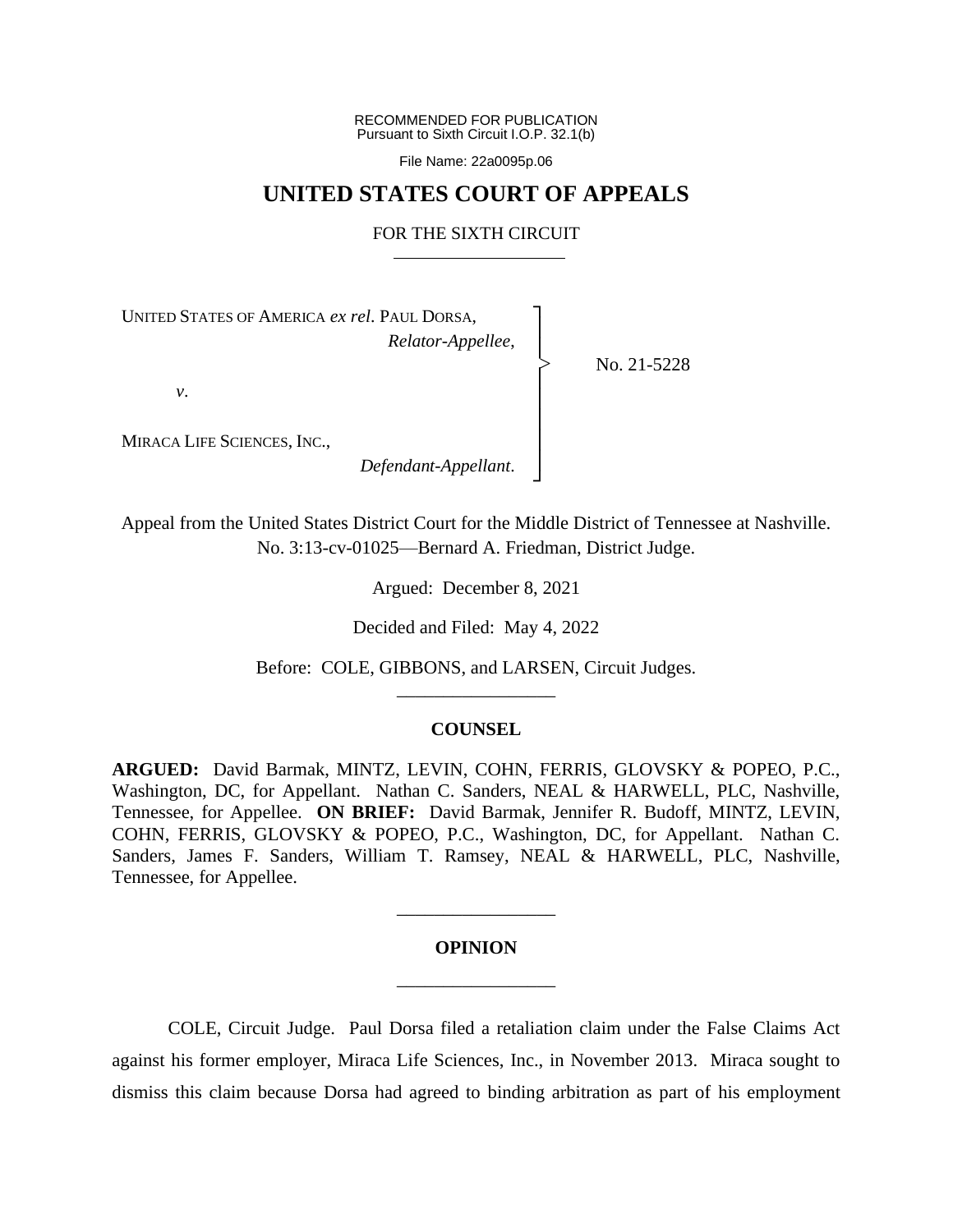agreement with Miraca. The district court denied Miraca's motion to dismiss, finding that the arbitration clause did not cover Dorsa's retaliation claim. Miraca appealed, but this court dismissed the appeal for lack of jurisdiction. Miraca then filed a petition to stay the action and to compel arbitration. The district court also denied that petition. On appeal, Miraca contests the district court's authority to decide threshold questions of arbitrability and its ruling on the merits. But Miraca has forfeited and waived the arguments now before us, so we affirm.

### I. BACKGROUND

In August 2012, Paul Dorsa joined Miraca Life Sciences, Inc.**<sup>1</sup>** as its Senior Vice President of Commercial Operations. Miraca is a laboratory company that offers pathology services for healthcare providers. When Dorsa was hired, he entered into an employment agreement with Miraca that contained a binding arbitration clause.

Dorsa describes that, during his employment with the company, he observed Miraca giving monetary donations and free consulting services to healthcare providers to induce pathology referrals to Miraca's lab. Dorsa learned that these "programs" violated the Anti-Kickback Statute, 42 U.S.C. § 1320a-7b(b), and the Stark Law, 42 U.S.C. § 1395nn. Because nearly a third of the tainted referrals led to claims for Medicare reimbursement, Dorsa also determined that Miraca had committed thousands of violations of the False Claims Act ("FCA"), 31 U.S.C. § 3729(a)(1). Dorsa decided to lodge internal complaints with Miraca's management about the illegal programs in September 2013.

When Dorsa confronted Miraca CEO Frank Basile about the donation and consulting programs, Basile told Dorsa that Miraca would not change its practices, and that if they ever "came to light," Miraca would "just settle with the Government." (Second Am. Compl., R. 59, PageID 339.) Miraca Business Analyst John Ripley echoed Basile's comments and told Dorsa that Ripley had "three file boxes in [his] office" containing evidence of Miraca's illegal donation program "that [would] put us in jail." (*Id.*) Dorsa then reported his concerns to Miraca's compliance hotline on September 16, 2013.

<sup>&</sup>lt;sup>1</sup>Miraca Life Sciences, Inc. is now Inform Diagnostics, Inc.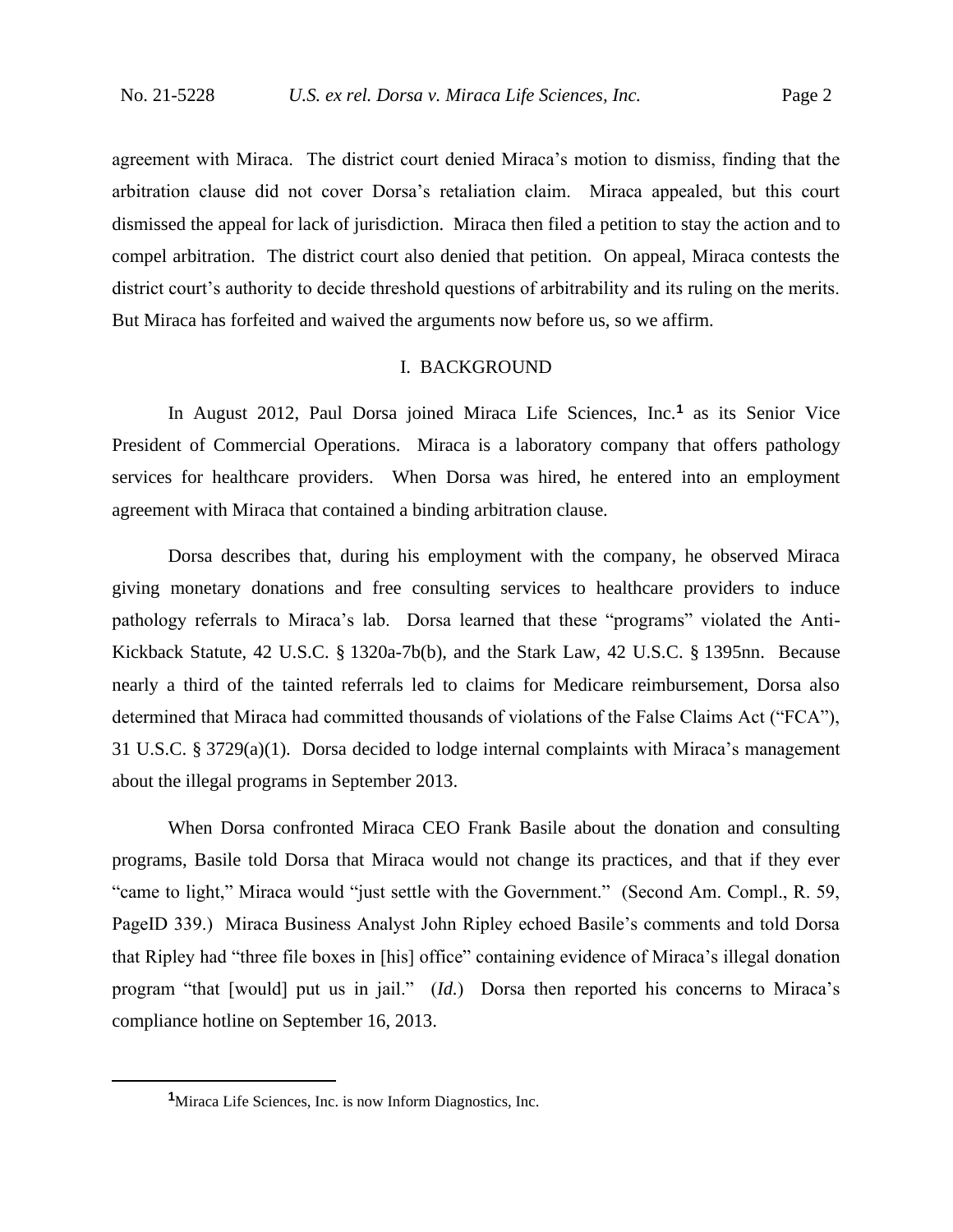Around this time, a friend within the company told Dorsa that Miraca management was "coming for him" because of the complaints he had been making. (*Id.* at PageID 340.) On September 18, 2013, Dorsa received a call informing him that a sexual harassment complaint had been made against him by another employee. Five days later, the Miraca employee who allegedly made the complaint told Dorsa that she did not file a complaint or report any sexual harassment to Miraca management.

Dorsa filed a qui tam action against Miraca on September 20, 2013. He alleged two FCA claims, as well as common law claims for payment by mistake of fact and unjust enrichment.

Four days after Dorsa filed suit—and the morning after he spoke to the coworker who denied filing the sexual harassment complaint—Miraca fired Dorsa via letter. The letter stated that Dorsa was terminated "[p]ursuant to the . . . Employment Agreement . . . for Cause on an immediate basis." (Sept. 24, 2013 Letter from Miraca to Paul Dorsa, R. 59-28, PageID 603.) More specifically, the letter explained that Miraca had conducted "a reasonable investigation" and "concluded that [Dorsa] violated the Company's policy against workplace harassment on several occasions and thereafter showed a complete lack of candor in response to Miraca's inquiries[.]" (*Id.*)

In November 2013, Dorsa amended his complaint first to include an FCA retaliation claim and then again to bring additional factual allegations. Dorsa alleges that Miraca terminated him in retaliation for the actions he took to stop the company's FCA violations. Dorsa also states that Miraca never conducted an investigation or made any inquiries about the purported harassment, that the employee at issue never made a sexual harassment complaint or even spoke to Miraca executives before Dorsa was terminated, and that Miraca's stated reason for terminating him was pretextual. He seeks back pay and front pay, including long term incentive payments he would have received under the employment agreement had he not been terminated. He also seeks damages and attorney fees.

The government investigated the claims against Miraca for several years, receiving twelve extensions of the FCA period while the government considered whether to intervene in Dorsa's case. As a result, Dorsa's complaints remained mostly sealed between September 20,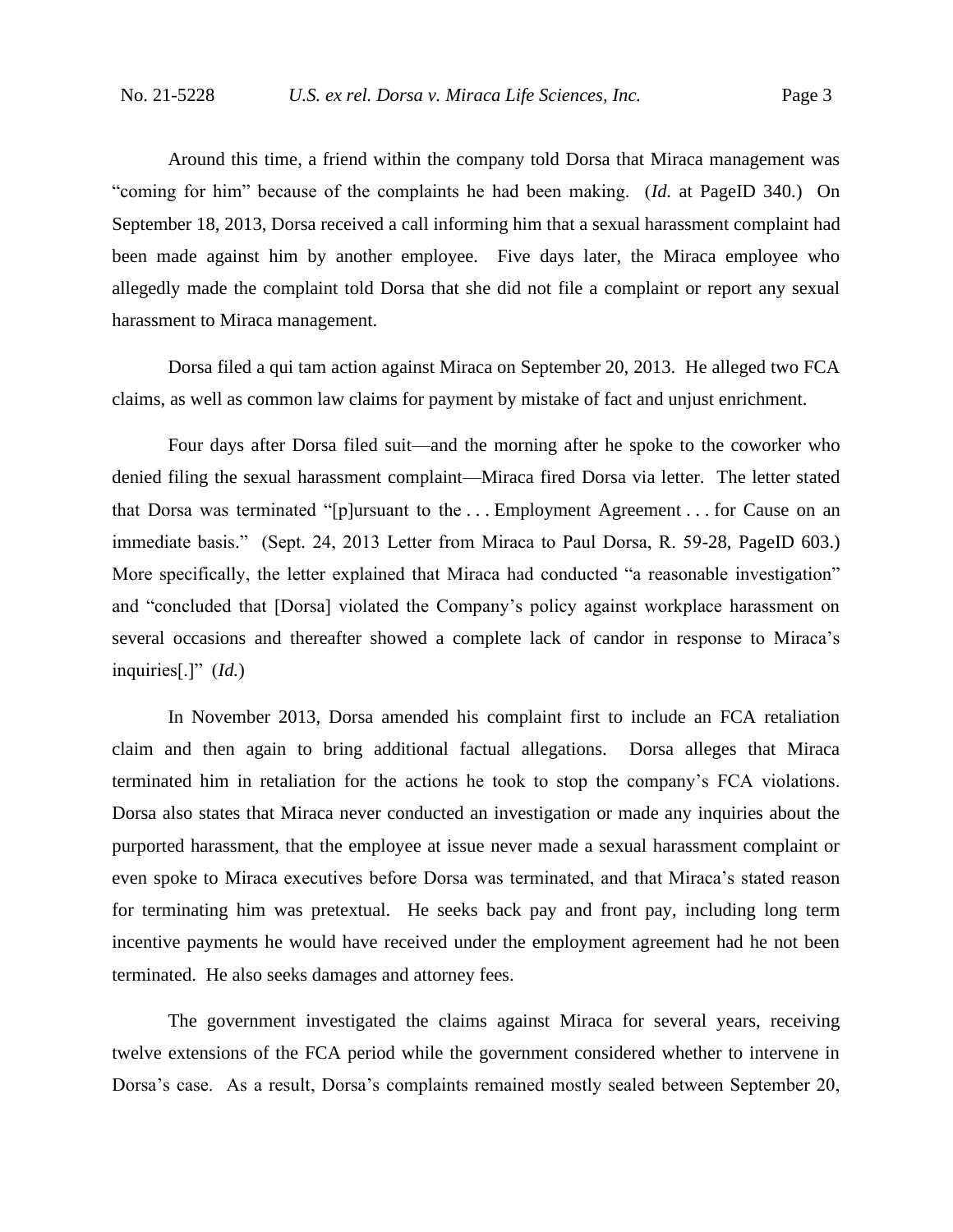2013 and January 8, 2019. Eventually, on November 26, 2018, the government intervened for purposes of settlement. Under the settlement, Miraca agreed to pay \$63.5 million plus interest to resolve FCA claims asserted in three separate actions, including Dorsa's. The settlement did not resolve Dorsa's retaliation claim or any claim he had to attorney fees.

### **A. Miraca's Motion to Dismiss**

On September 26, 2019, Miraca moved to dismiss the retaliation claim with prejudice under Federal Rule of Civil Procedure 12(b)(6) or, in the alternative, under Rules 12(b)(1) and 12(b)(3). Miraca argued that Dorsa could not litigate his retaliation claim in court because the arbitration clause stipulated that "any dispute, claim or disagreement arising out of or in connection with" the employment agreement must be resolved through mediation and arbitration. (Employment Agreement, R. 95-1, PageID 758*.*) According to Miraca, Dorsa's retaliation claim arises "out of or in connection with" the employment agreement because that language "cover[s] *all interactions* between the employer and the employee." (Def.'s Mem. in Supp. of Mot. to Dismiss, R. 94, PageID 739–40 (emphasis added).) By advancing this argument, Miraca asked the district court to find that the arbitration clause encompassed Dorsa's retaliation claim. In other words, Miraca invited the district court to rule on the scope of the arbitration clause.

When Dorsa opposed Miraca's motion to dismiss, he argued that the arbitration clause did not cover his retaliation claim because the claim exists independently from the employment agreement. On reply, Miraca then asserted for the first time that the district court did not have the authority to rule on a threshold question of arbitrability, arguing the parties had agreed to delegate such questions to an arbitrator.

The district court ruled in favor of Dorsa. It found that the arbitration clause failed to cover the FCA retaliation claim because the claim has "nothing to do with" the employment agreement itself: "[T]he arbitration clause in the present case, which covers only disputes arising from or connected with the Employment Agreement, plainly does not cover plaintiff's FCA retaliation claim." *United States ex rel. Dorsa v. Miraca Life Scis., Inc.*, No. 3:13-CV-01025, 2019 WL 13130022, at \*4 (M.D. Tenn. Dec. 11, 2019). Notably, the district court did not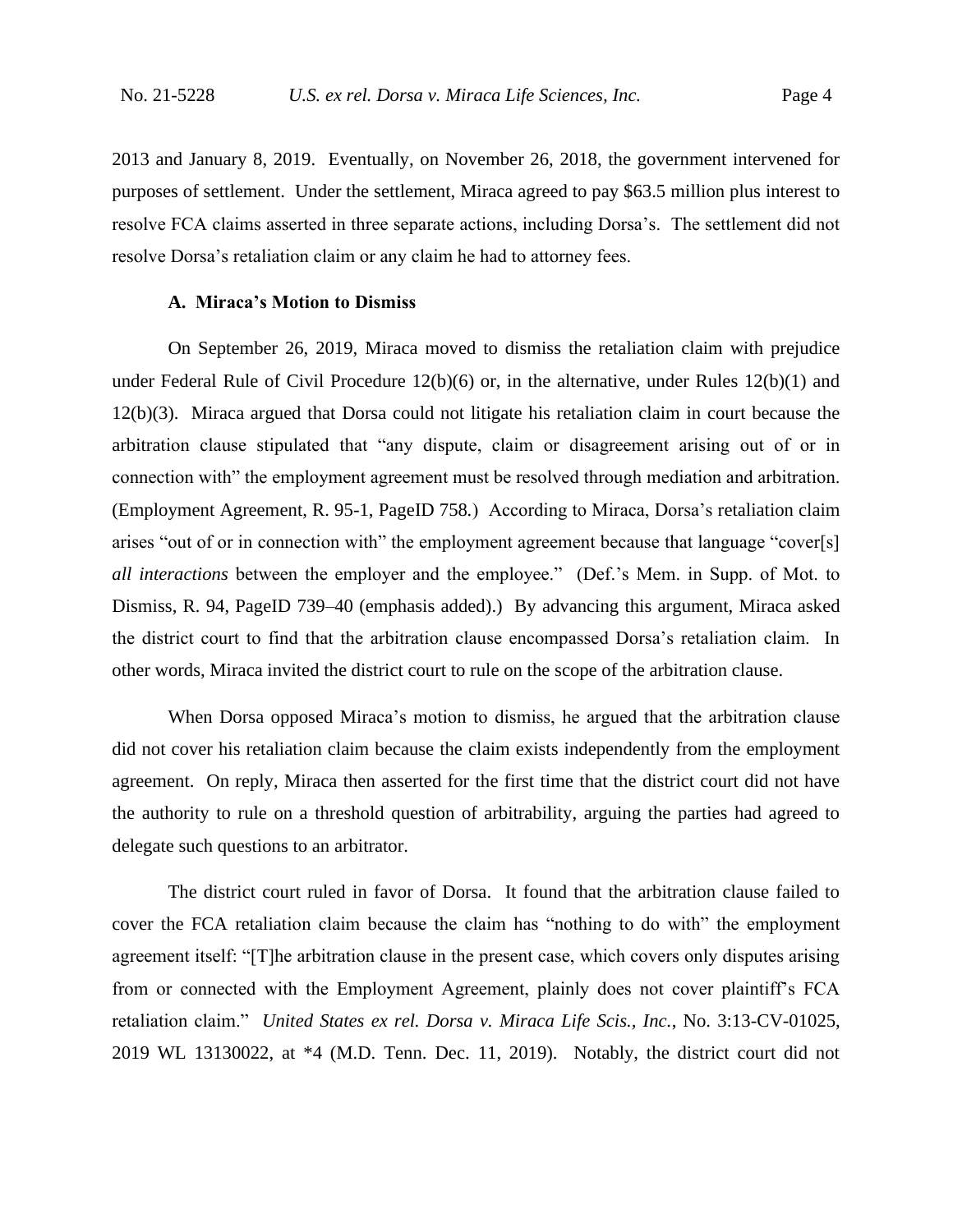address Miraca's reply argument about the court's authority to decide threshold questions of arbitrability.

Miraca appealed the district court's decision on December 26, 2019. The Federal Arbitration Act ("FAA"), however, confers appellate jurisdiction only when a district court denies a request to stay the proceedings or to compel arbitration. 9 U.S.C.  $\S 16(a)(1)(A)$ –(B). We found that "[t]he essence of Miraca's motion to the district court was a request that the court dismiss the action, not that the court stay the proceedings or issue an order compelling arbitration," so we dismissed the appeal for lack of jurisdiction. *United States ex rel. Dorsa v. Miraca Life Scis., Inc.*, 983 F.3d 885, 889 (6th Cir. 2020).

### **B. Miraca's Petition to Stay the Proceedings and Compel Arbitration**

On remand, Miraca filed another motion, this time petitioning the district court to stay the proceedings and compel arbitration. Miraca argued that any threshold question regarding the arbitrability of Dorsa's retaliation claim must be resolved by an arbitrator, and not by the district court.

The district court denied Miraca's petition.The court echoed its previous determination that the arbitration clause fails to encompass the retaliation claim, again noting that the claim "does not aris[e] out of or in connection with" the employment agreement as the arbitration clause requires. *United States ex rel. Dorsa v. Miraca Life Scis., Inc.*, No. 3:13-CV-01025, 2021 WL 679275, at  $*3$  (M.D. Tenn. Feb. 22, 2021). The district court also found that its holding was further supported by a carve-out sentence within the arbitration clause, which allows Dorsa to pursue equitable relief (like front and back pay related to his retaliation claim) in court rather than through arbitration. *Id.* (internal quotations omitted).

Additionally, the district court held that Miraca had waived its argument about its lacking authority to rule on threshold questions:

[Miraca] waived this argument by not presenting it in its motion to dismiss. In that motion, [Miraca] sought dismissal of the complaint and argued that the Court should determine the arbitrability of [Dorsa's] claim. It is now too late for [Miraca] to change its tack and argue instead that an arbitrator must make this determination and that the Court, in fact, lacks authority to do so.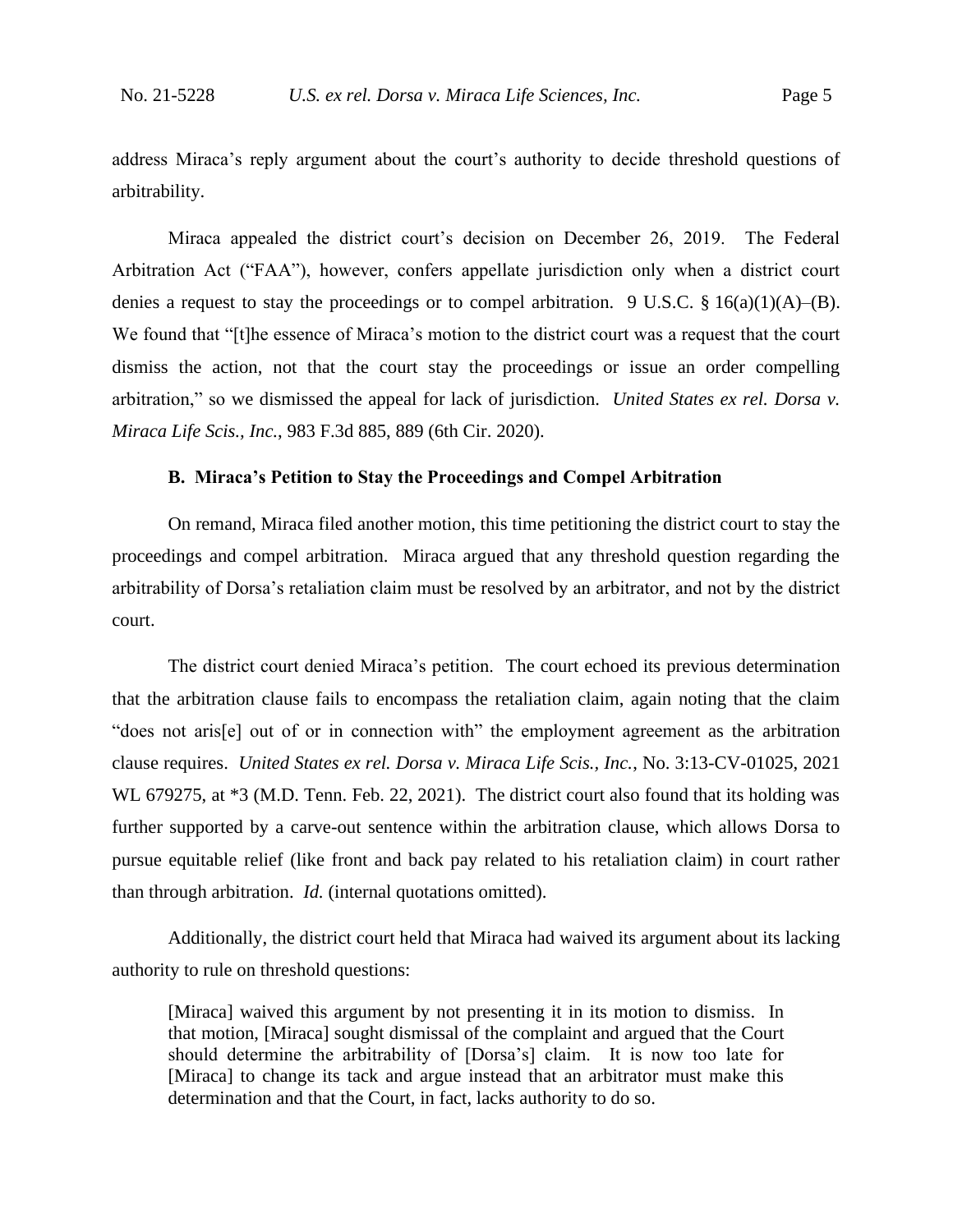*Id.* (citations omitted). The district court rejected the delegation argument on the merits too. *Id.*  at \*3–4. Miraca timely appealed this ruling, and we have appellate jurisdiction under 9 U.S.C. § 16.

### II. ANALYSIS

On appeal, Miraca advances two primary arguments: (1) that an arbitrator—not the district court—must determine whether the retaliation claim is arbitrable; and (2) that the district court erred in concluding that the retaliation claim is not arbitrable. We consider each argument in turn below.

### **A. Waiver**

We apply a "strong presumption in favor of arbitration" and do not "lightly infer<sup>[]"</sup> that a party has waived its right to arbitration. *Johnson Assocs. Corp. v. HL Operating Corp.*, 680 F.3d 713, 717 (6th Cir. 2012) (quoting *Glazer v. Lehman Bros., Inc.*, 394 F.3d 444, 450 (6th Cir. 2005)). Despite this presumption, "it has long been settled that a party can waive its contractual right to arbitration[.]" *Id.* (citing *Am. Locomotive Co. v. Gyro Process Co.*, 185 F.2d 316, 318 (6th Cir. 1950)). Accordingly, "[w]e have explained that a party may waive an agreement to arbitrate by engaging in two courses of conduct: (1) taking actions that are completely inconsistent with any reliance on an arbitration agreement; and (2) "'delaying its assertion to such an extent that the opposing party incurs actual prejudice."" *Id.* (quoting *Hurley v. Deutsche Bank Tr. Co. Ams.*, 610 F.3d 334, 338 (6th Cir. 2010)). Here, Miraca's inconsistent actions and delayed assertion establish that Miraca waived its right to arbitrate.

### *i. Actions Inconsistent with Reliance on the Arbitration Agreement*

Miraca asked the district court to determine that the retaliation claim was covered by the scope of the arbitration agreement when it filed its motion to dismiss. Put differently, Miraca invited the district court to rule on the arbitrability of the claim. On reply, Miraca changed course to contend that an *arbitrator* had to rule on the arbitrability of the claim. The district court did not address Miraca's latter argument, presumably because Miraca raised it too late. *See, e.g.*, *Scottsdale Ins. Co. v. Flowers*, 513 F.3d 546, 553 (6th Cir. 2008) ("We have found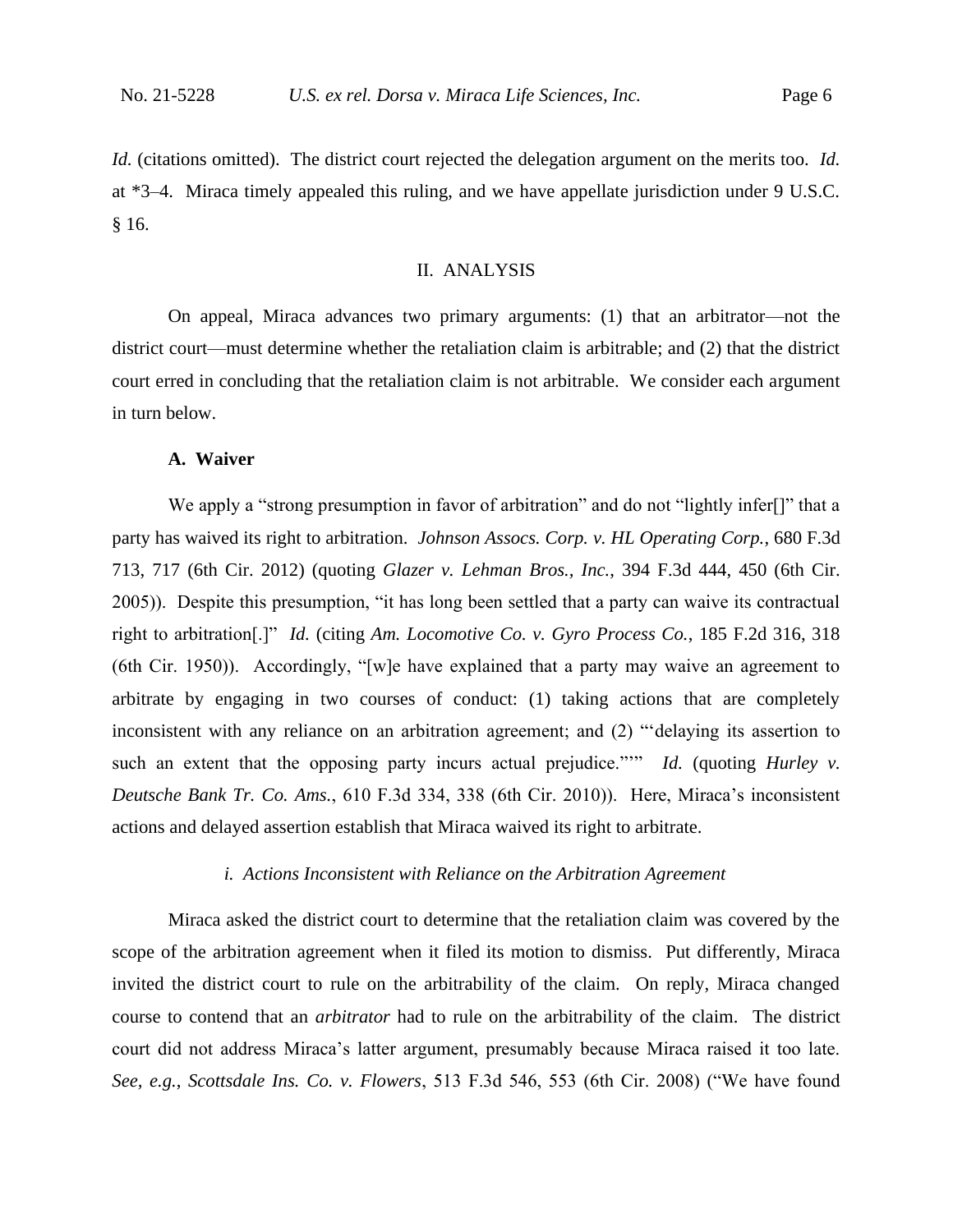issues to be waived when they are raised for the first time . . . in replies to responses."); *Ryan v. Hazel Park*, 279 F. App'x 335, 339 (6th Cir. 2008). When Miraca later petitioned the district court to compel arbitration and stay the action, it argued again that the arbitration agreement requires an arbitrator to decide whether the retaliation claim is arbitrable. But this argument came after Miraca asked the district court to decide the very same issue.

Miraca's filing of the motion to dismiss is completely inconsistent with its later attempts to rely on the arbitration agreement. Miraca may not first ask the district court to determine arbitrability and then later argue that the court cannot decide after receiving an unfavorable ruling.

At least one other circuit court has found that a party waives its right to arbitration in similar circumstances. *In re Checking Acct. Overdraft Litig.*, 754 F.3d 1290, 1295–96 (11th Cir. 2014); *see also, e.g.*, *Barras v. Branch Banking & Tr. Co.*, 685 F.3d 1269, 1274–75 (11th Cir. 2012). We agree. A party acts inconsistently when it first asks a court to rule on arbitrability and then later argues that an arbitrator must do so. Miraca's inconsistent actions therefore establish the first waiver prong.

### *ii. Actual Prejudice*

In the context of arbitration waiver, prejudice occurs "when a party loses a motion on the merits and then attempts, in effect, to relitigate the issue by invoking arbitration[.]" *Johnson Assocs.*, 680 F.3d at 719 (quoting *Kramer v. Hammond*, 943 F.2d 176, 179 (2d Cir. 1991)). That is exactly what happened here: Miraca asked the district court to find that the retaliation claim was arbitrable by moving to dismiss. After losing this motion on the merits, Miraca then attempted to relitigate the issue by invoking arbitration and insisting that an arbitrator must decide the threshold question of arbitrability. But Miraca may not take "two trips around the pretrial-motion-and-appeal carousel" because doing so "undermine[s] the purpose of the Federal Arbitration Act's 'liberal federal policy favoring arbitration agreements.'" *In re Checking Acct. Overdraft Litig.*, 754 F.3d at 1296 (quoting *Moses H. Cone Mem'l Hosp. v. Mercury Constr. Corp.*, 460 U.S. 1, 24 (1983)). "Substantially invoking the litigation machinery qualifies as the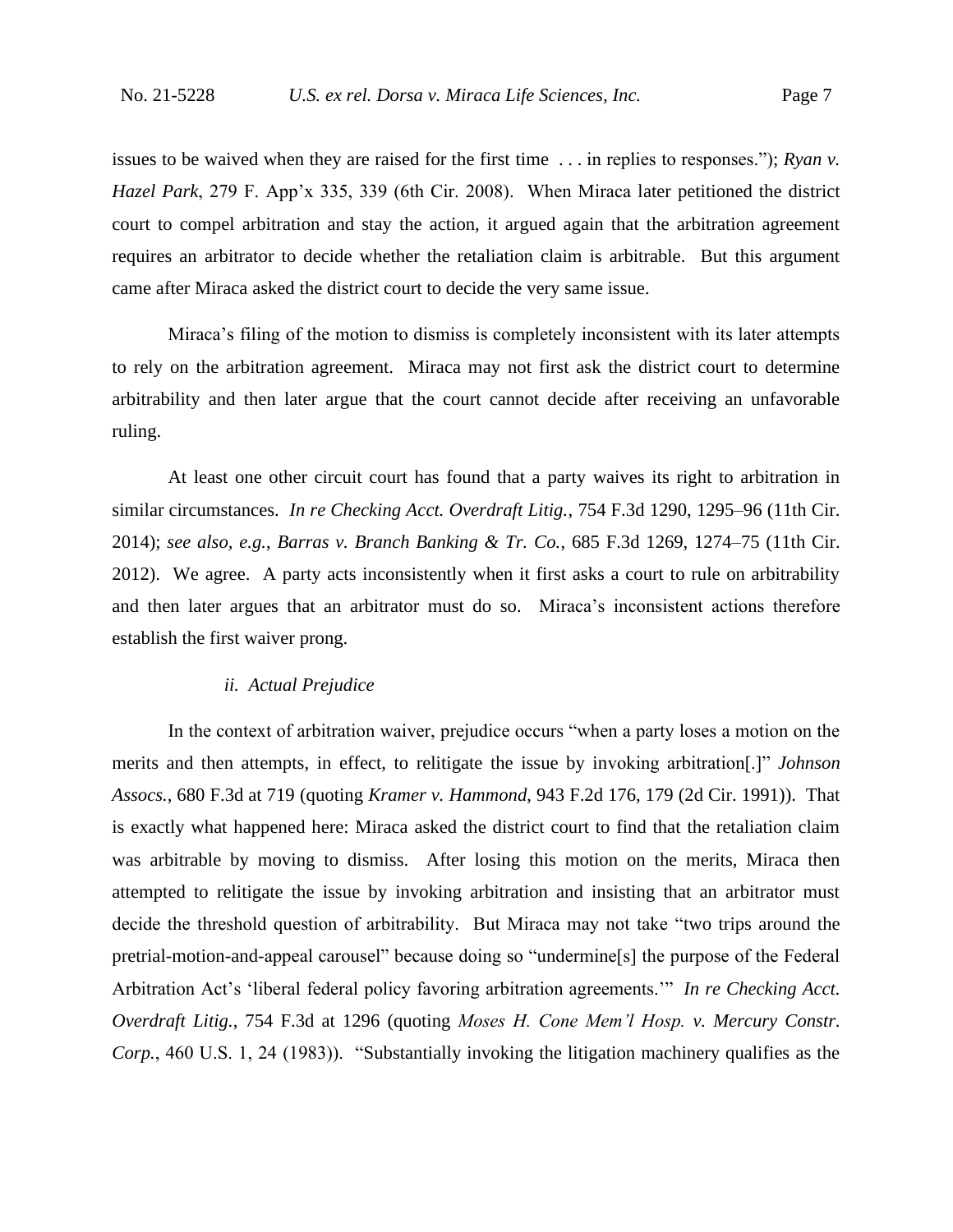kind of prejudice . . . that is the essence of waiver." *E.C. Ernst, Inc. v. Manhattan Constr. Co. of Tex.*, 559 F.2d 268, 269 (5th Cir. 1977).

Prejudice also occurs "when a party too long postpones his invocation of his contractual right to arbitration, and thereby causes his adversary to incur unnecessary delay or expense." *Johnson Assocs.*, 680 F.3d at 719 (quoting *Kramer*, 943 F.2d at 179). Here, Miraca waited well over a year after filing the motion to dismiss to petition the court to compel arbitration. In so doing, Miraca subverted one of the "prime objective[s] of an agreement to arbitrate," which "is to achieve 'streamlined proceedings and expeditious results.'" *In re Checking Acct. Overdraft Litig.*, 754 F.3d at 1295 (quoting *Preston v. Ferrer*, 552 U.S. 346, 357 (2008)). Miraca's tactics forced Dorsa to spend resources litigating two contradictory arguments: first Miraca's motion to dismiss and its eventual appeal, and then to litigate Miraca's petition to compel arbitration and its current appeal. These duplicative expenses could have been avoided because Miraca "had ample opportunity to demand arbitration" at the outset of the case. *Id.* at 1296 (quoting *Morewitz v. W. Engl. Ship Owners Mut. Prot. & Indem. Ass'n (Lux.)*, 62 F.3d 1356, 1366 (11th Cir. 1995)) (finding prejudice when a defendant first invokes "the district court's litigation machinery to decide the gateway issue" before doubling back to seek arbitration because the plaintiff is forced "to spend resources opposing the original motion and contesting its appeal"). The unnecessary delay and expense Dorsa incurred constitute prejudice.

Because Miraca acted inconsistently and Dorsa incurred delay and expense as a result, we conclude that Miraca has waived its ability to challenge the district court's authority to rule on arbitrability.

### **B. Forfeiture**

That leaves us to consider Miraca's contention that the district court erred in determining that the retaliation claim falls outside the scope of the arbitration agreement.

"Our function is to review the case presented to the district court, rather than a better case fashioned after a district court's unfavorable order." *Nassiri v. Mackie*, 967 F.3d 544, 547 (6th Cir. 2020) (quoting *Hall v. Warden, Lebanon Corr. Inst.*, 662 F.3d 745, 753 (6th Cir. 2011)). For this reason, arguments are typically forfeited when the parties do not raise them in the court